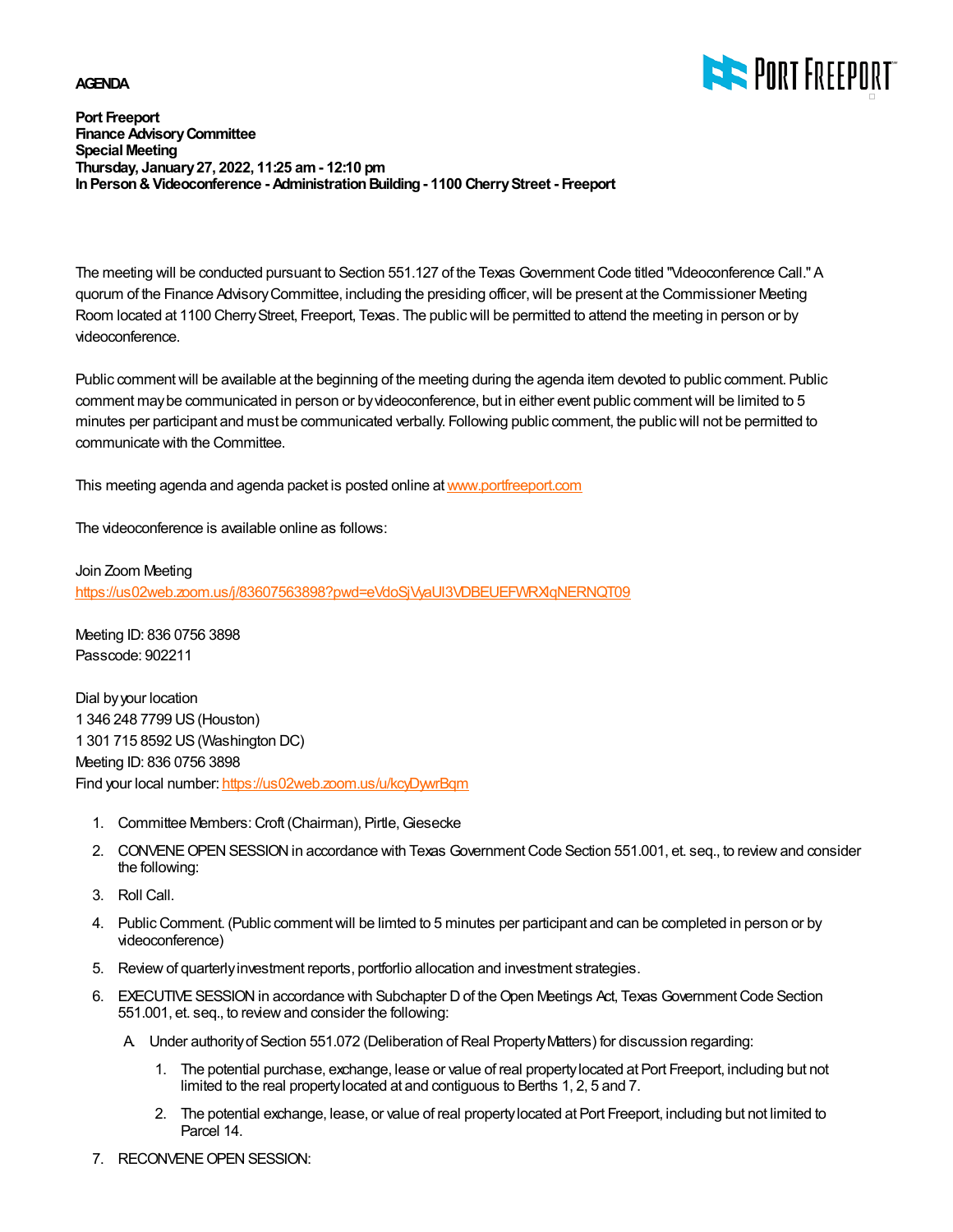8. Adjourn.

*The Committee does not anticipate going into a closed session under Chapter 551 of the Texas Government Code at this meeting for any other items on the agenda, however, if necessary, the Committee may go into a closed session as permitted by law regarding any item on the agenda.* 

Flyer Jathy

\_\_\_\_\_\_\_\_\_\_\_\_\_\_\_\_\_\_\_\_\_\_\_\_\_\_\_\_\_\_\_\_\_\_\_\_\_\_\_\_\_\_\_\_\_\_\_\_\_\_\_\_\_\_\_\_\_\_\_\_\_\_\_\_\_\_\_\_\_\_\_\_\_\_\_\_\_\_\_\_\_\_\_\_\_\_\_\_\_\_\_\_\_\_\_\_\_\_\_\_ Phyllis Saathoff, Executive Director/CEO **PORT FREEPORT**

*In compliance with the Americans with Disabilities Act, the District will provide for reasonable accommodations for persons attending its functions. Requests should be received at least 24 hours in advance.*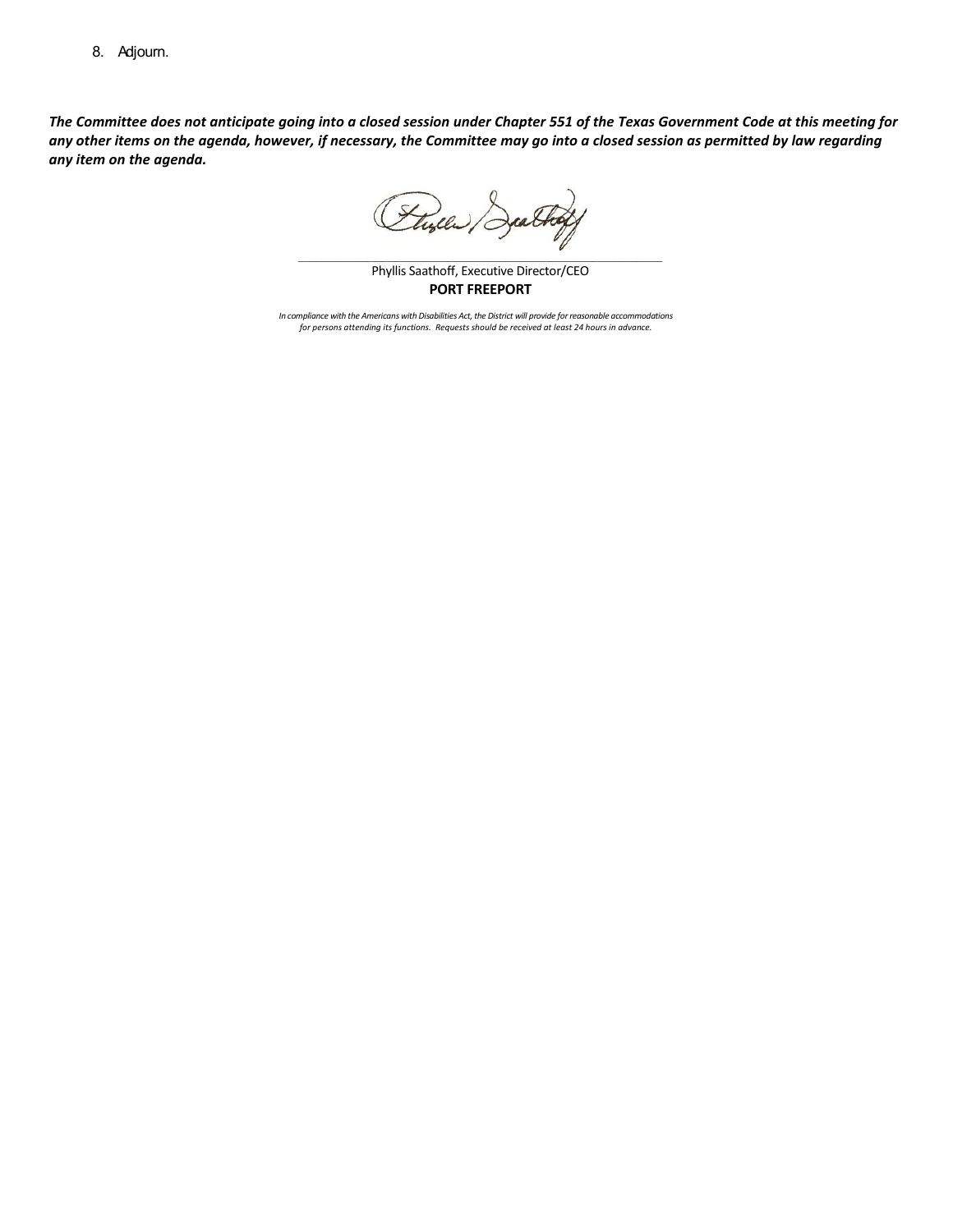### Port Freeport Finance Committee Investment Review

Portfolio position as of 12/31/2021

| <b>Money Markets</b>           | \$ | 94.236      | 0.1%  |
|--------------------------------|----|-------------|-------|
| TexPool                        |    | 100,553,031 | 68.9% |
| <b>Certificates of Deposit</b> |    | 480,000     | 0.3%  |
| <b>Treasury Notes</b>          |    | 42,456,000  | 29.1% |
| Agency                         |    | 2,370,000   | 1.6%  |
| <b>TOTAL</b>                   | Ś  | 145,953,267 |       |



1/1/22-3/31/22 MATURITIES \$ 480,000

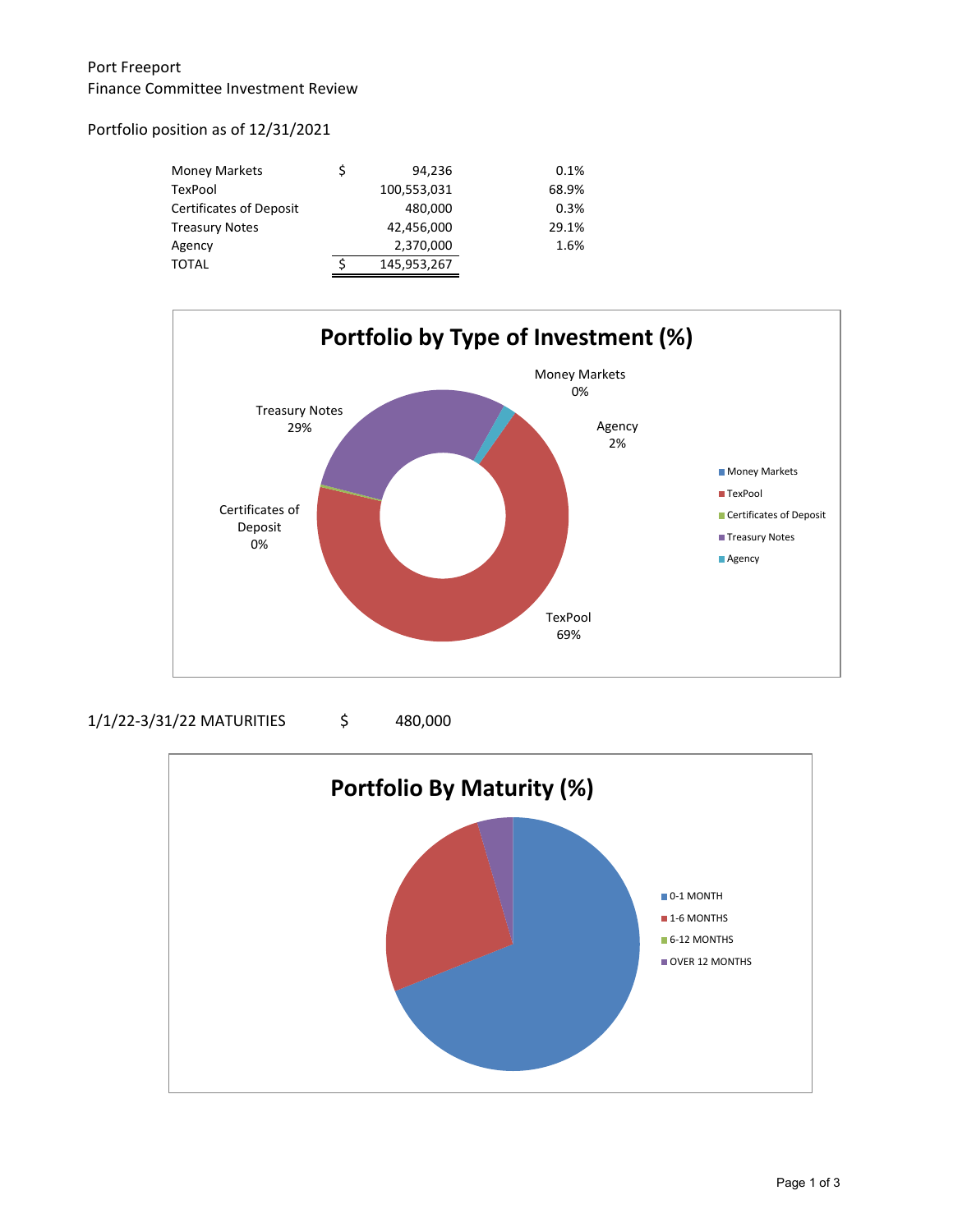#### Port Freeport Finance Committee Investment Review

|                                                         | Unrestricted: |             |    | Restricted:    |  |
|---------------------------------------------------------|---------------|-------------|----|----------------|--|
| <b>Current Cash &amp; Money Market:</b>                 |               |             |    |                |  |
| Cash & MM accounts                                      | \$            | 7,883,798   |    | 94,236         |  |
| Texpool                                                 | \$            | 49,500,943  |    | 51,052,088     |  |
| Maturing in next 90 days:                               |               |             |    |                |  |
| $Jan-22$                                                |               |             |    |                |  |
| $Feb-22$                                                |               |             |    |                |  |
| $Mar-22$                                                |               |             |    | 480,000        |  |
| Total Funds Available                                   |               | 57,384,741  |    | 51,626,324     |  |
|                                                         |               |             |    |                |  |
| <b>Estimated Cash Flow For Next Quarter</b>             |               |             |    |                |  |
| <b>Estimated Revenues</b>                               | \$            | 10,387,582  | \$ |                |  |
| <b>Estimated expenses</b>                               |               | (3,398,140) |    |                |  |
| Debt Service                                            |               |             |    | (1,084,346)    |  |
| Port Improvement Projects, estimated                    |               | (500,000)   |    |                |  |
| 2019 & 2021 G.O. Bond Project Funds                     |               |             |    |                |  |
| 2019B Revenue Bond Project Funds                        |               |             |    | (4,313,569)    |  |
| 2021 Revenue Bond Project Funds                         |               |             |    | (6,000,000)    |  |
| <b>Total Cash Flow</b>                                  |               | 6,489,442   |    | (11, 397, 915) |  |
|                                                         |               |             |    |                |  |
| <b>Excess (Shortfall) Cash Available for Investment</b> | \$            | 63,874,183  | S  | 40,228,409     |  |

## **Recommendation for excess cash- subject to market conditions:**

| Investments:                     |            |            |                                             |
|----------------------------------|------------|------------|---------------------------------------------|
| Cash & MM accounts               | 485,658    | 94,236     |                                             |
| Texpool                          | 55,388,525 | 39,654,173 |                                             |
| 3 month investment               |            |            |                                             |
| 6-12 month investment            | 4,000,000  |            | - Agencies, Treasuries, Municipal or CD's ? |
| 12-18 month investment           | 4,000,000  |            | - Agencies, Treasuries, Municipal or CD's ? |
| 18 month investment              |            |            | - Agencies, Treasuries, Municipal or CD's ? |
| 24 month investment              |            |            | - Agencies, Treasuries, Municipal or CD's ? |
| 36 month investment              |            | 480.000    | Agencies, Treasuries, Municipal or CD's ?   |
| 60 month investment              |            |            | - Agencies, Treasuries, Municipal or CD's ? |
| Total investment recommendations | 63.874.183 | 40.228.409 |                                             |
|                                  |            |            |                                             |

Subject to Market Conditions/Interest Rate Conditions and Evaluated Daily.